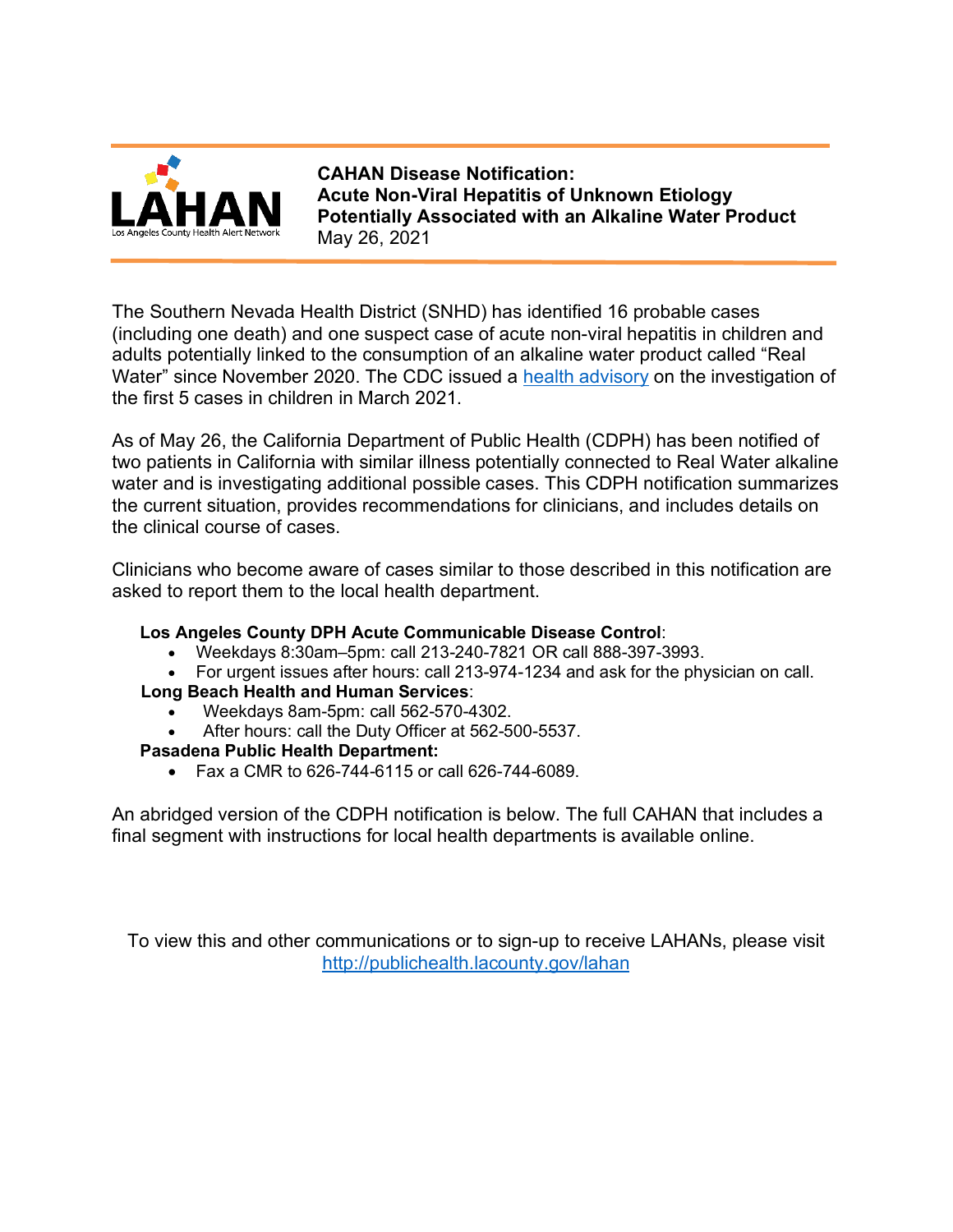

State of California—Health and Human Services Agency California Department of Public Health



## **Health Alert Acute Non-Viral Hepatitis of Unknown Etiology Potentially Associated with an Alkaline Water Product**

May 26, 2021

## **Key Messages**

- Since November 2020, 16 probable cases and one suspect case of acute nonviral hepatitis of unknown etiology were reported to the Southern Nevada Health District (SNHD). One of the 16 probable cases resulted in a death. The U.S. Centers for Disease Control and Prevention (CDC), the U.S. Food and Drug Administration (FDA) and SNHD are investigating a potential link between these illnesses and the consumption of an alkaline water product (Real Water) and other possible etiologies.
- The California Department of Public Health (CDPH) has been notified of two California patients with similar illness potentially connected to Real Water alkaline water.
- Clinicians who become aware of cases similar to those described in this alert are asked to report them to their local health department. Local health departments should report new cases or direct any inquiries to [toxoutbreak@cdph.ca.gov.](mailto:toxoutbreak@cdph.ca.gov)

# **Current Situation**

As of May 20, 2021, the [Southern Nevada Health District \(SNHD\)](https://www.southernnevadahealthdistrict.org/news-release/southern-nevada-health-district-reports-one-death-linked-to-acute-non-viral-hepatitis-illness-investigation-and-additional-cases/) has identified 16 probable cases (including one death) and one suspect case of acute non-viral hepatitis potentially linked to the consumption of an alkaline water product called "Real Water." Five cases were initially identified in children from seven months to five years of age who were hospitalized between November 23 and December 3, 2020, with signs and symptoms of acute hepatitis but negative hepatitis viral panel results. SNHD subsequently identified 12 additional cases (11 probable cases and one suspect case that meets the clinical criteria but has not been tested for viral hepatitis) in adults from 32 to 71 years of age who were hospitalized. There has been one death of a female patient in her 60s who had underlying medical conditions.

Preliminary epidemiologic investigation has suggested that the only common link between the initial five cases is consumption of Real Water alkaline water. On March 24, 2021, Real Water, Inc. initiated a [recall](https://www.fda.gov/safety/recalls-market-withdrawals-safety-alerts/real-water-inc-issues-precautionary-recall-all-sizes-real-water-brand-drinking-water-due-possible) of all Real Water alkaline water. This product is available in 5-gallon, 3-gallon, 1-gallon, 1.5-liter, 1-liter, and 500-ml bottles, and as a 4-oz concentrate. Bottles and concentrate products are available for purchase online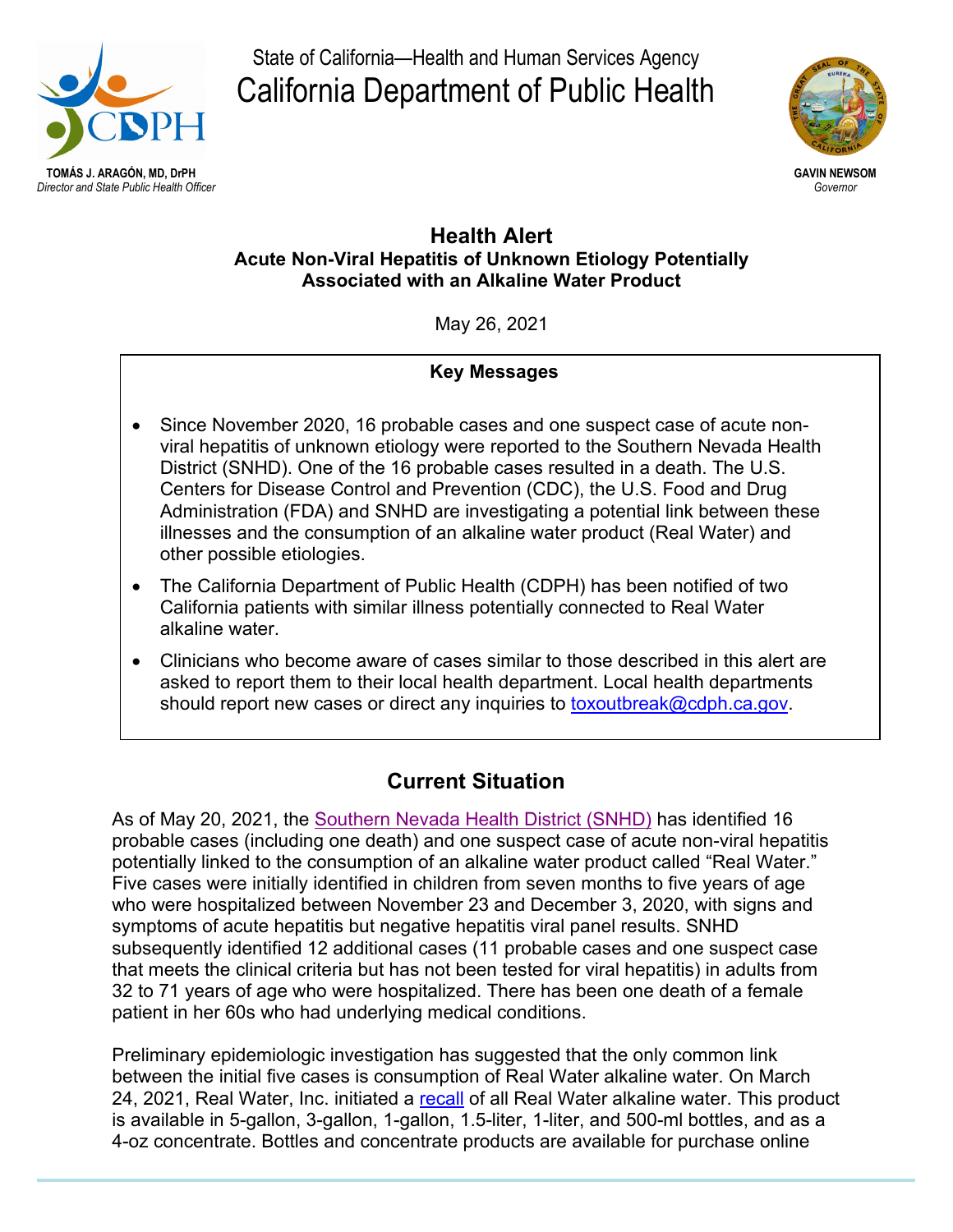and in stores nationwide.

The CDC and FDA are assisting the SNHD and other jurisdictions in investigating a potential link between these illnesses and the consumption of Real Water alkaline water or other possible etiologies, and issued a [health advisory](https://emergency.cdc.gov/han/2021/han00441.asp) on March 31. Patients' signs and symptoms included vomiting, poor intake, and fatigue, and laboratory testing showed elevated hepatic transaminases, hyperbilirubinemia, coagulopathy, and a negative viral hepatitis serology panel. In some cases, adults and other children living in the same household as these patients reported similar but less severe symptoms.

The U.S. Food and Drug Administration (FDA) [advises](https://www.fda.gov/food/outbreaks-foodborne-illness/investigation-acute-non-viral-hepatitis-illnesses-real-water-brand-alkaline-water-march-2021) consumers, restaurants, and retailers not to drink, cook with, sell, or serve Real Water alkaline water until more information is known about the cause of the illnesses. Further, FDA advises that Real Water not be given to pets.

As of May 26, the California Department of Public Health (CDPH) has been notified of two potential illnesses associated with consumption of Real Water alkaline water and is investigating additional potential cases. Real Water alkaline water [was distributed](https://www.cdph.ca.gov/Programs/CEH/DFDCS/CDPH%20Document%20Library/FDB/FoodSafetyProgram/FoodRecalls/March%202021/fdbFrRW1n.pdf) in California.

## **Information for Physicians and Hospitals**

The CDC and CDPH have identified cases of acute non-viral hepatitis of unknown etiology potentially associated with consumption of Real Water alkaline water. While information to date from the preliminary epidemiologic investigation supports that there is a strong link between these cases of acute non-viral hepatitis and consumption of Real Water alkaline water, other etiologies are being evaluated.

## **Action Items for Physicians:**

- 1) Have a high index of suspicion for non-viral hepatitis in your differential diagnosis of acute hepatitis in adults and children with compatible clinical findings.
- 2) Ask patients with suspected acute non-viral hepatitis about their exposure to Real Water alkaline water, as well as dietary and herbal supplements, and other possible etiologies.
	- $\circ$  Possible etiologies associated with acute non-viral hepatitis include exposure to medications, contaminated water or food, dietary and herbal supplements, traditional or home remedies, wild-growing mushrooms and plants, and chemicals such as metals, solvents, paint thinners, or pesticides.
- 3) Report all suspected cases to your local health department within 24 hours. An official from your local health department may interview the patient or family members, if appropriate.
- 4) Counsel your patients (or their caregivers and guardians) to stop drinking, cooking with, or using Real Water alkaline water until more is known about the cause of the illnesses per FDA recommendations.
- 5) Educate your patients on the signs and symptoms of acute hepatitis due to any cause, which may include fever, fatigue, decreased appetite, nausea, vomiting,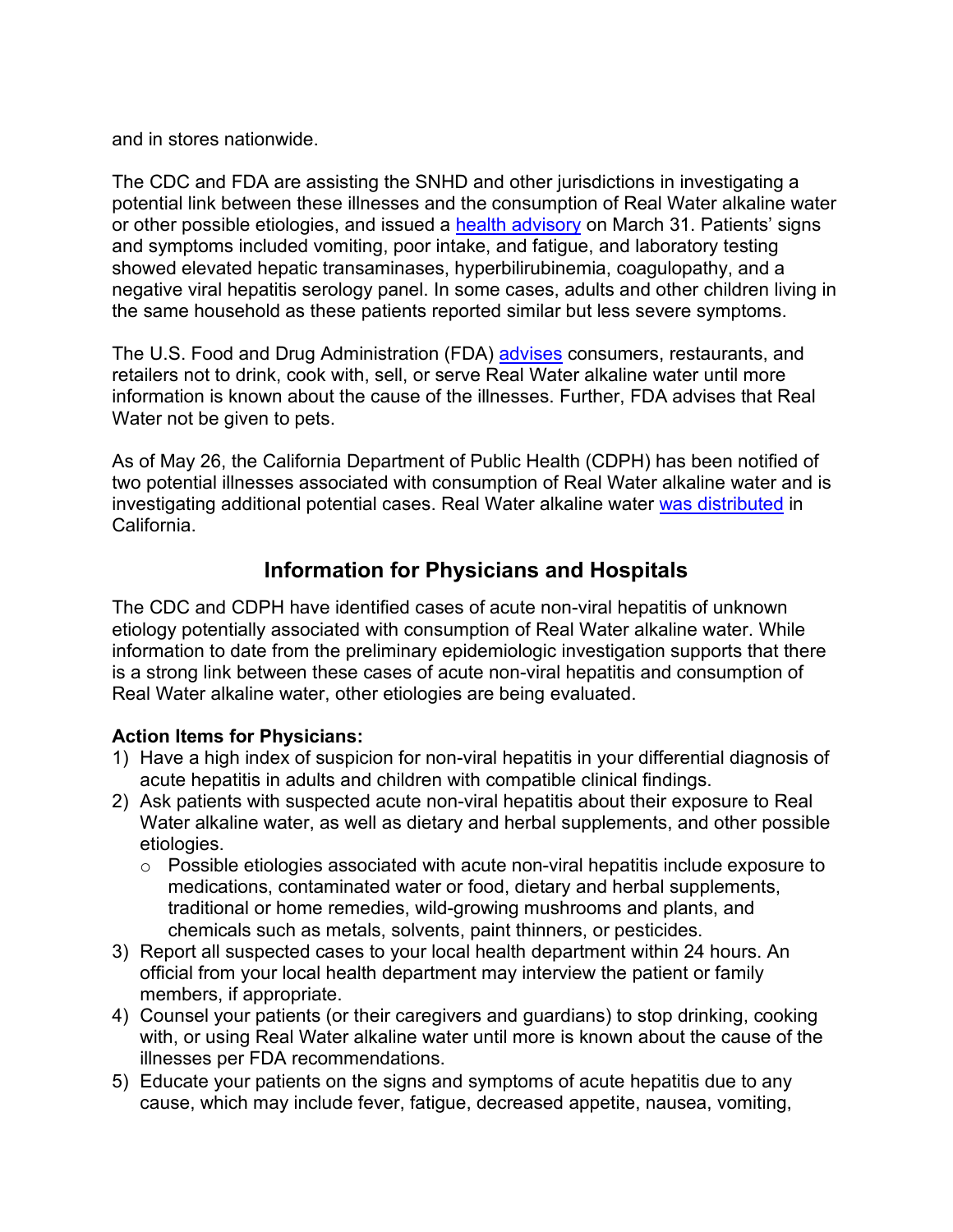abdominal pain, dark urine, light-colored stools, joint pain, and yellow skin or eyes; and the importance of seeking medical care if they develop these symptoms.

## **Clinical Information on Acute Non-Viral Hepatitis of Unknown Etiology Potentially Associated with an Alkaline Water Product**

#### *Clinical course*

The 17 patients identified by the SNHD (5 children aged 7 months to 5 years and 12 adults aged 32 to 71 years) presented for care with signs and symptoms of acute hepatitis. All five children and 11 adults tested negative for viral hepatitis and other infectious causes of acute hepatitis, and one adult has not been tested for viral hepatitis. One adult patient died; the other 16 patients ultimately recovered and were discharged home. All patients had been consuming Real Water alkaline water, and most continued to consume Real Water until hospitalization.

#### *Symptoms*

Commonly reported symptoms include:

- Vomiting
- Poor intake
- **Fatigue**

#### *Laboratory findings*

- **Elevated hepatic transaminases**
- **Hyperbilirubinemia**
- Coagulopathy
- **Negative viral hepatitis serology panel**

#### *Diagnosis*

Acute Non-Viral Hepatitis of Unknown Etiology Potentially Associated with an Alkaline Water Product is a clinical diagnosis of exclusion when infectious disease, chronic hepatic injury or illness, acetaminophen toxicity, sepsis, hypotensive shock, or other processes cannot explain the hepatitis in a patient that consumed Real Water alkaline water

#### *Treatment*

Guidelines for treatment of Acute Non-Viral Hepatitis of Unknown Etiology Potentially Associated with an Alkaline Water Product are not yet available. The CDC recommends clinicians obtain early consultation with and/or referral to a gastroenterologist or infectious disease specialist for medical workup and management of patients with signs and symptoms of acute hepatitis.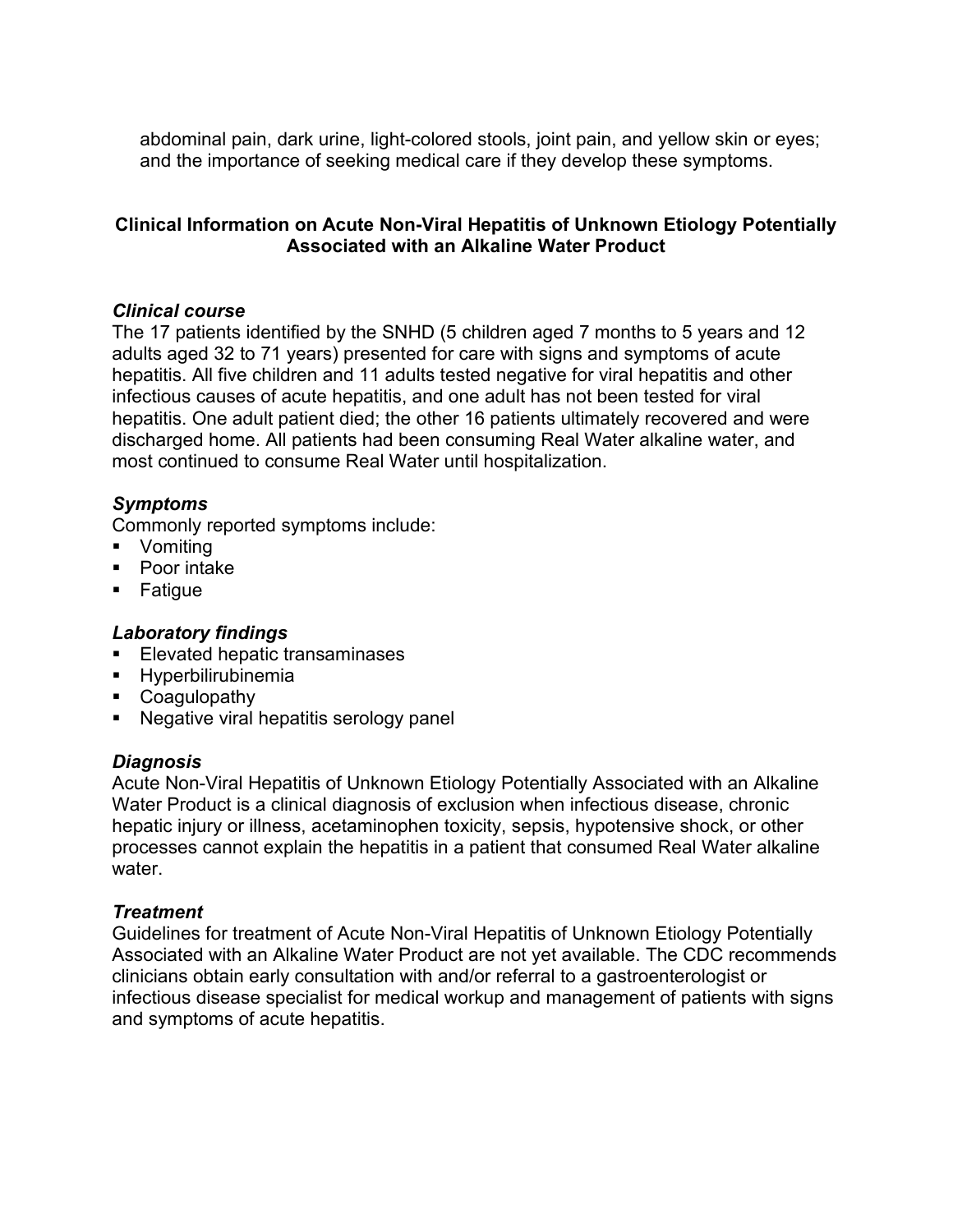## **Information for Local Health Departments**

## **Background**

Real Water alkaline water is distributed both as drinking water and as a concentrate nationwide including online sales and retail distribution. Real Water drinking water is sold in 1.5-liter, 1-liter, 500-ml, and 1-gallon ready-to-drink bottles, and 3-gallon and 5-gallon home and office delivery bottles. Real Water concentrate is sold as 4-oz bottles. Real Water alkaline water products have been sold in retail locations [throughout](https://www.cdph.ca.gov/Programs/CEH/DFDCS/CDPH%20Document%20Library/FDB/FoodSafetyProgram/FoodRecalls/ProductandRetailDistributionLists/fdbFrRW1d.pdf)  [California.](https://www.cdph.ca.gov/Programs/CEH/DFDCS/CDPH%20Document%20Library/FDB/FoodSafetyProgram/FoodRecalls/ProductandRetailDistributionLists/fdbFrRW1d.pdf)

### **Case Definition for Acute Non-Viral Hepatitis of Unknown Etiology Potentially Associated with an Alkaline Water Product**

There is currently no definition of a confirmed case.

A probable case is defined as severe new-onset hepatitis of unknown etiology in a patient who visited a healthcare provider and meets all of the following criteria:

- Symptom onset on or after August 1, 2020
- History of use of Real Water alkaline water within 30 days of illness onset
- Having the following laboratory markers:
	- $\circ$  Aspartate transaminase (AST) or Alanine transaminase (ALT) > 4 times the upper limit of normal (ULN) OR
	- o Alkaline Phosphatase ≥ 2 times the ULN OR
	- o AST or ALT above the reference range AND Total Bilirubin ≥ 2 times ULN
- A negative workup for infectious and any other explicative etiologies for hepatitis with:
	- o Documentation of ALL of the following (required test results):
		- Hepatic imaging (i.e., ultrasound/doppler, CT scan, MRI) not consistent with alternative, explicative etiologies
		- Negative viral hepatitis panel (negative Hepatitis A IgM antibodies; negative Hepatitis B surface antigen and core antibody; negative anti-Hepatitis C Virus [HCV] antibody OR positive anti-HCV antibody with negative HCV RNA)

#### AND

- o No documentation of the following:
	- **Hypotensive shock or septic episode within 14 days preceding onset of** hepatitis
	- **Acetaminophen hepatotoxicity**
	- **Pre-existing diagnosis of chronic liver disease (e.g., autoimmune hepatitis,** primary biliary cirrhosis, primary sclerosing cholangitis, Wilson's disease, hemochromatosis, non-alcoholic fatty liver disease)
	- **History of chronic alcohol use**
	- Explicit documentation of another identified cause of the severe hepatitis as a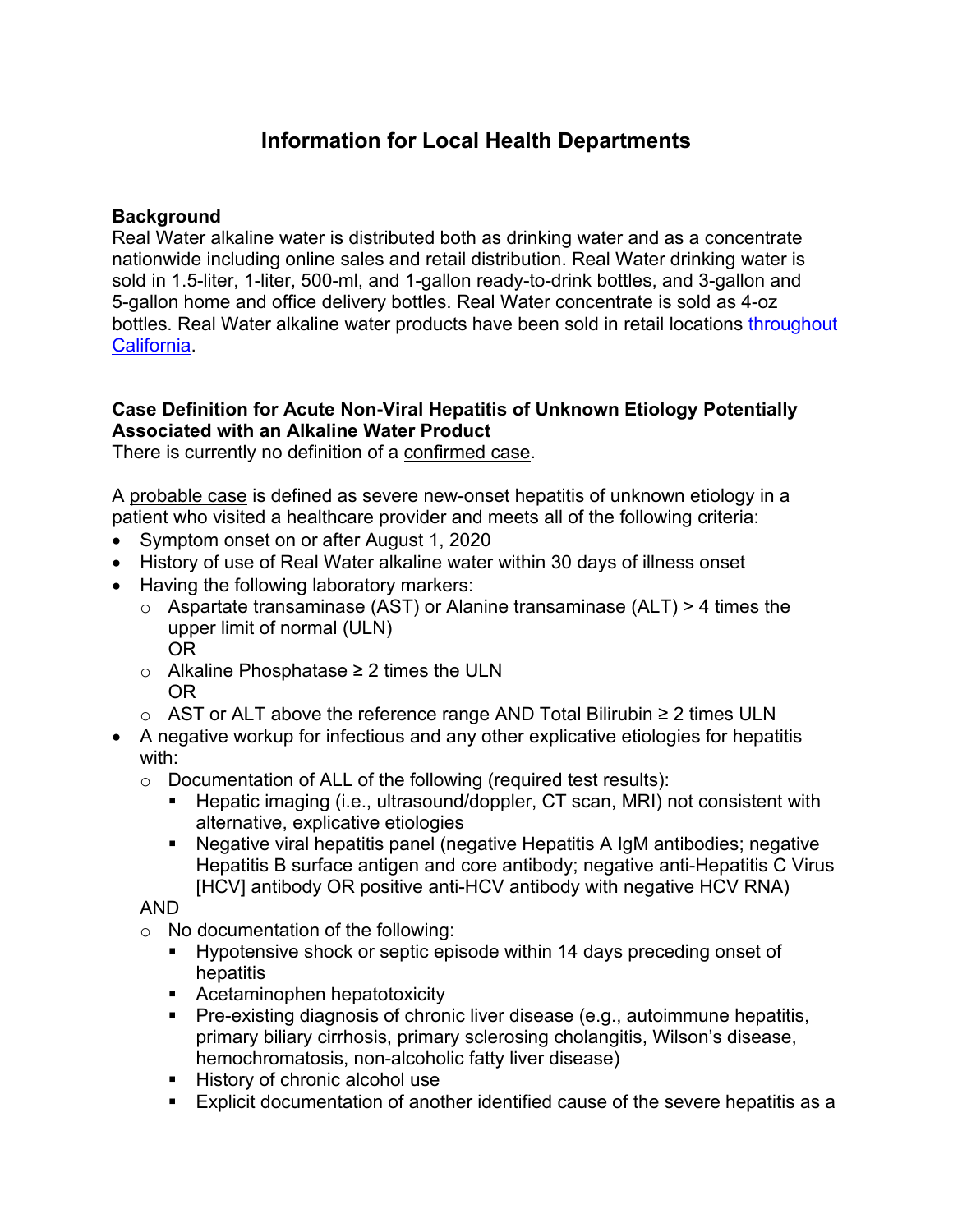formal diagnosis in the discharge summary (e.g., hepatitis E, HSV, EBV, CMV, or another infectious or non-infectious cause)

A suspected case is defined as severe new-onset hepatitis of unknown etiology in a patient who visited a healthcare provider and meeting all of the following criteria:

- Symptom onset on or after August 1, 2020
- History of use of Real Water alkaline water within 30 days of illness onset
- Received a diagnosis of a liver-related illness that did not have a clear etiology, but for which medical record review has not been completed.

## **Suspected Cases**

- Local health departments (LHDs) may use the "Case Screening Tool" attached as an Appendix to this Health Alert as a guide for the data to collect from reporting clinicians in order to determine if a potential case should be reported to CDPH and might require a follow-up interview and medical record review.
- **LHDs are asked to report cases and direct inquiries to [toxoutbreak@cdph.ca.gov.](mailto:toxoutbreak@cdph.ca.gov)** Please do not send protected health information (PHI) to [toxoutbreak@cdph.ca.gov.](mailto:toxoutbreak@cdph.ca.gov)
- Upon reporting a case to [toxoutbreak@cdph.ca.gov,](mailto:toxoutbreak@cdph.ca.gov) you will be contacted by a member of the CDPH staff and provided with a link to a standardized patient interview. We ask that a member of the LHD staff complete the questionnaire with the patient or family member. If the LHD is unable to do so, CDPH staff can provide assistance.
- LHDs are asked to obtain medical records related to the patient's illness.
- After conducting the interview and if CDPH staff determine that the patient meets the case definition, please report the case to Linda Gilchrist, FDA Consumer Complaint Coordinator (Linda. Gilchrist@fda.hhs.gov), including patient name and contact information.
- The FDA will follow up with the patient, if needed, to collect any leftover Real Water from the patient. LHDs will have the option of signing an Information Sharing Agreement with the FDA to allow CDPH to share FDA Real Water testing results with the I HD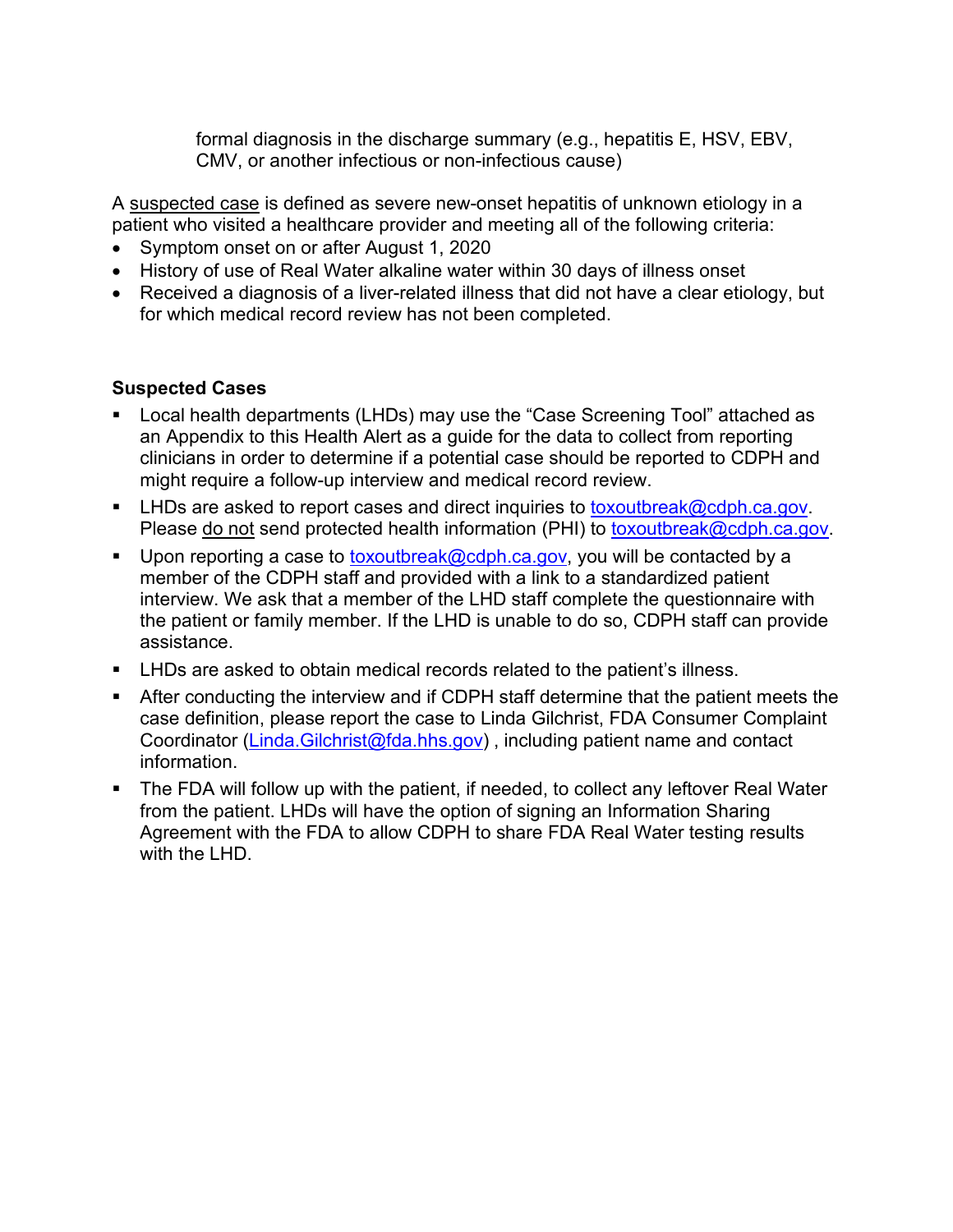### **CASE SCREENING TOOL: Acute Non-Viral Hepatitis of Unknown Etiology Potentially Associated with an Alkaline Water Product**

This tool should be used by health departments for all calls or reports related to the investigation of acute non-viral hepatitis of unknown etiology associated with Real Water use. The purpose of this form is to determine whether to report to the California Department of Public Health (CDPH) an illness identified by the local health department through one of the following means:

- A report from a clinician (e.g., in response to the California Health Alert Network posting)
- A notification from the U.S. Food and Drug Administration (FDA) of a report submitted to FDA
- A report from an individual in the community

|                                                                                                                                                                                           | Yes | No. | Don't<br>know |
|-------------------------------------------------------------------------------------------------------------------------------------------------------------------------------------------|-----|-----|---------------|
| 1) Did the person report receiving, or was the person<br>reported by a healthcare provider as receiving, a<br>diagnosis of a liver-related illness that did not have a<br>clear etiology? |     |     |               |
| 2) Was the onset of illness on or after August 1, 2020?                                                                                                                                   |     |     |               |
| 3) Did the person visit a healthcare provider because of<br>the illness (or have lab results indicating a clinician visit)?                                                               |     |     |               |
| 4) Did the person ever consume Real Water?                                                                                                                                                |     |     |               |
| 5) Did the person indicate that the illness started after<br>they consumed Real Water?                                                                                                    |     |     |               |

If the report came from the **person themselves** or **FDA**:

- If the answers to all of the questions above are "Yes," then **contact** [toxoutbreak@cdph.ca.gov.](mailto:toxoutbreak@cdph.ca.gov) Please do not send PHI to [toxoutbreak@cdph.ca.gov.](mailto:toxoutbreak@cdph.ca.gov)
- If the answers to any of the questions above are "No" or "Don't know," **no follow up** is needed.

If the report came from a **clinician**:

- If the answers to questions 1, 2, and 3 are all "Yes," and the answers to questions 4 and 5 are either "Yes" or "Don't know", **contact** [toxoutbreak@cdph.ca.gov.](mailto:toxoutbreak@cdph.ca.gov) Please do not send PHI to [toxoutbreak@cdph.ca.gov.](mailto:toxoutbreak@cdph.ca.gov)
- If the answers to questions 1, 2, and 3 are all "Yes," and the answer to either question 4 or 5 is "No," **no follow up** is needed.
- If the answers to questions 1, 2, or 3 are "No" or "Don't know," **no follow up** is needed